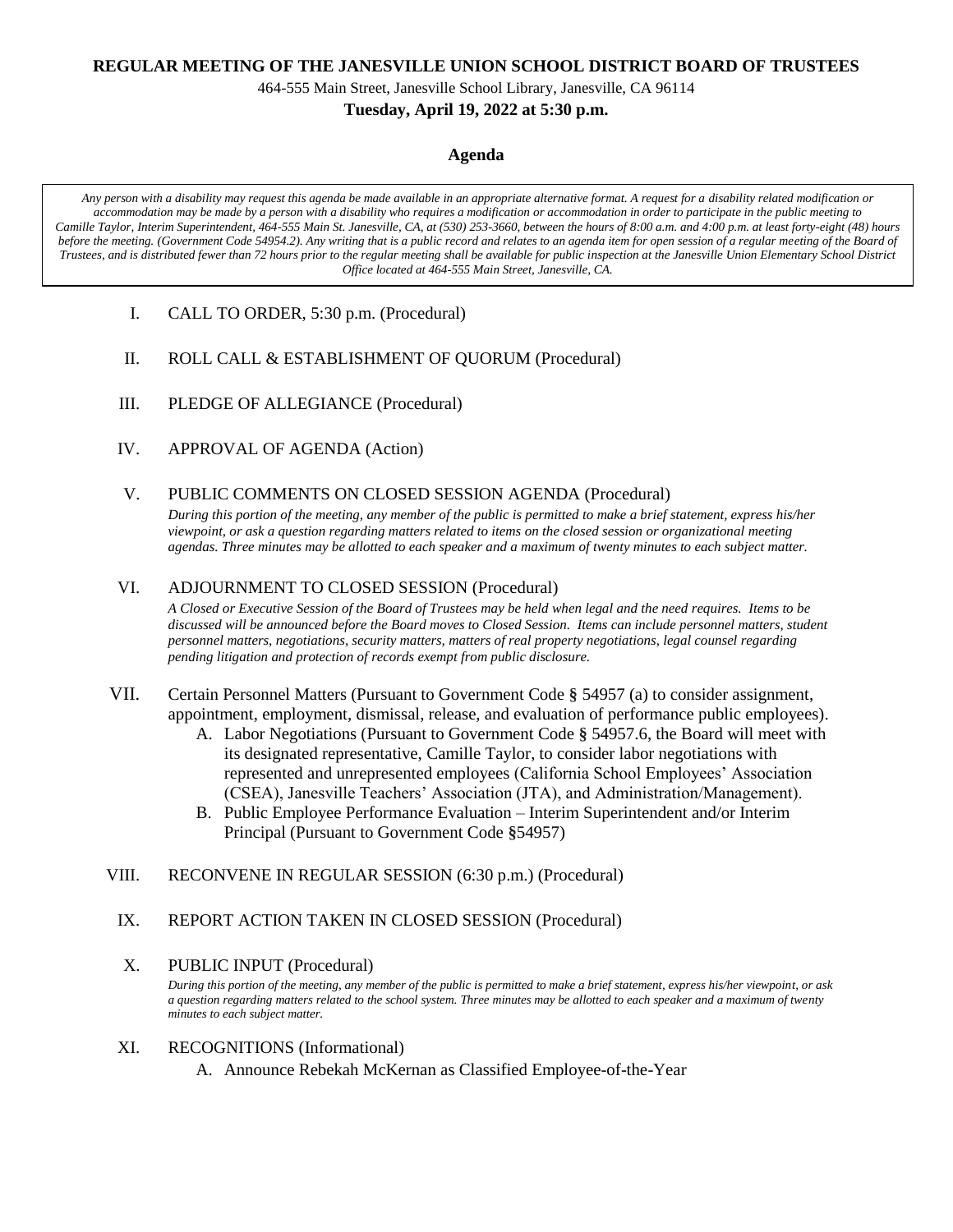- XII. REPORTS (Informational):
	- A. Student Council Report
	- B. PTO Boosters Report
	- C. Janesville Teachers' Association (JTA) Report
	- D. California School Employees' Association (CSEA) Report
	- E. School Site Council Report
	- F. CBO Report
		- i. Cash Flow Update
		- ii. Quarterly Interest
	- G. Athletic Report
	- H. Principal Report
		- i. Enrollment
	- I. Superintendent Report
		- i. School Bus Follow Up
		- ii. California Healthy Kids Survey Report
	- J. Board Report

## XIII. CORRESPONDENCE (Informational)

- A. Letter from Lassen County Office of Education (LCOE) Regarding Second Interim Report (Informational)
- B. Letter from California Department of Education Regarding Request for Allowance of Attendance Due to Emergency Conditions Form J-13 (Informational)

## XIV. CONSENT AGENDA (Action)

*Items listed under the consent Agenda and their corresponding attachments are considered to be routine and are acted on by the Board of Trustees in one motion. A member of the Board may request that specific items be discussed and/or removed from the Consent Agenda. It is understood that the administration recommends approval on all Consent*  items. Each item on the Consent Agenda approved by the Board of Trustees shall be deemed to have been considered *in full and adopted as recommended.*

- A. Minutes: Regular Meeting, March 15, 2022 Special Meeting, March 29, 2022 Special Meeting, April 7, 2022
- B. March 2022 Warrants
- C. Teacher Notification of Intent to Remain Within the Janesville Union School District's (JUSD) Employment for the 2022-2023 School Year
- D. Class of 2022 Graduation Trip
- E. 2022 Triennial Update of JUSD's Health and Wellness Policy
- F. Hire Jessica DeRose as Paraeducator II, Short-Term Employee as per Ed Code 45103 for the Duration of the 2021-22 School Year
- G. Updated 2022-23 Academic Calendar

# XV. DISCUSSION/ACTION ITEMS:

- A. Appointment of District Superintendent (Action)
- B. Approval of Employment Agreement for District Superintendent (Action)
- C. Resolution #22-16 Declaration of Teacher Week: May 1-7, 2022 (Action)